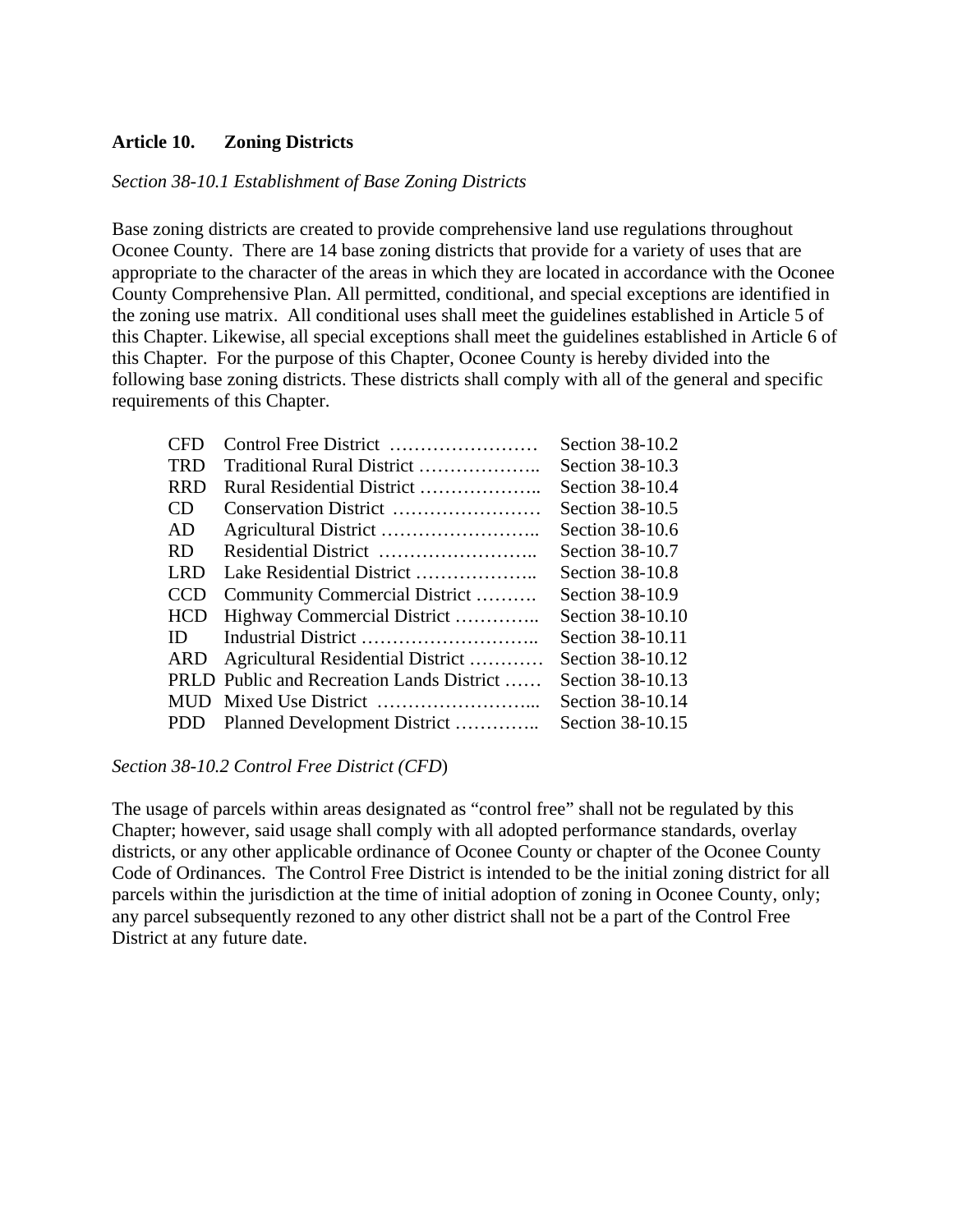**Title**: Traditional Rural District

**Definition**: Parcels located in areas with little or no commercial, industrial, or other significant development; residential development is primarily limited to single-family dwellings. Public infrastructure is limited.

**Intent**: This district is meant to provide for a continuation of traditional lifestyles in sparsely populated areas with low intensity commercial, industrial, or other development; and to preserve the character of more remote rural areas. Additionally, residents of Traditional Rural areas typically have access to fewer public conveniences than more urban areas, but retain greater freedom in the manner in which they use their land.

|             | Density & Lot Size    |                                          |            |                   |                           | Minimum Yard Requirements |                   | Max. Height      |
|-------------|-----------------------|------------------------------------------|------------|-------------------|---------------------------|---------------------------|-------------------|------------------|
|             |                       |                                          |            | Min.              | Front                     | Side                      | Rear              | Structure        |
| Residential | Min. Lot              | Max.                                     |            | Width             | Setback                   | Setback                   | Setback           | Height (ft.)     |
| Uses        | <b>Size</b>           |                                          | Density    | (f <sub>t</sub> ) | (f <sub>t</sub> )         | (f <sub>t</sub> )         | (f <sub>t</sub> ) |                  |
|             | $1/2$ acre            | $\overline{2}$                           |            | 80                | 35                        | 10                        | 20                |                  |
|             | (21,780)              |                                          | dwellings  |                   |                           |                           |                   |                  |
|             | sf)                   |                                          | per acre   |                   |                           |                           |                   |                  |
|             |                       |                                          |            |                   |                           |                           |                   |                  |
|             | Minimum Lot Size      |                                          |            |                   | Minimum Yard Requirements |                           |                   | Max. Height      |
|             |                       |                                          |            |                   | Front                     | Side                      | Rear              | <b>Structure</b> |
| Nonresident |                       |                                          | Min. Width |                   | Setback                   | Setback                   | Setback           | Height (ft.)     |
| ial         |                       | Min. Lot Size<br>(f <sub>t</sub> )<br>80 |            |                   | (f <sub>t</sub> )         | (f <sub>t</sub> )         | (f <sub>t</sub> ) |                  |
| Uses        | $1/2$ acre            |                                          |            |                   | 35                        | 10                        | 20                |                  |
|             | $(21,780 \text{ sf})$ |                                          |            |                   |                           |                           |                   |                  |
|             |                       |                                          |            |                   |                           |                           |                   |                  |

### **Dimensional Requirements**\*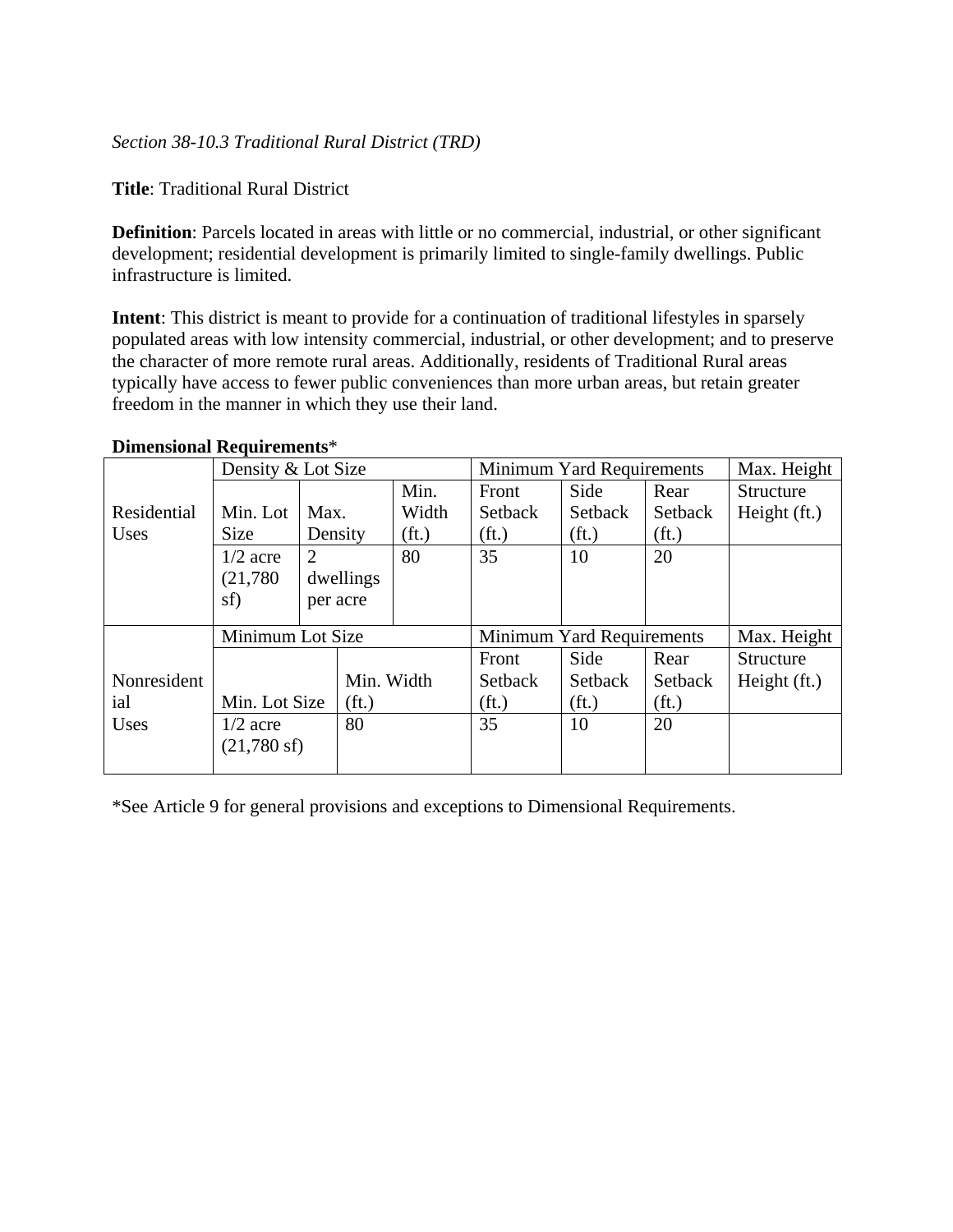# *Section 38-10.4 Rural Residential District (RRD)*

**Title**: Rural Residential District

**Definition**: Those areas wanting to protect the rural nature of their community but allow for limited residential growth.

**Intent**: The intent of this district is to allow for residential development in rural areas that wish to minimize the impact of dense residential development.

|             | Density & Lot Size |                   |     |                   |                           | Minimum Yard Requirements |                   | Max. Height  |
|-------------|--------------------|-------------------|-----|-------------------|---------------------------|---------------------------|-------------------|--------------|
|             |                    |                   |     | Min.              | Front                     | Side                      | Rear              | Structure    |
| Residential | Min. Lot           | Max.              |     | Width             | Setback                   | Setback                   | Setback           | Height (ft.) |
| Uses        | <b>Size</b>        | Density           |     | (f <sub>t</sub> ) | (f <sub>t</sub> )         | (f <sub>t</sub> )         | (f <sub>t</sub> ) |              |
|             | 5 acres            |                   |     | 400               | 35                        | 20                        | 50                | 65           |
|             |                    | dwellin           |     |                   |                           |                           |                   |              |
|             |                    | $g$ per 5         |     |                   |                           |                           |                   |              |
|             |                    | acres             |     |                   |                           |                           |                   |              |
|             | Minimum Lot Size   |                   |     |                   | Minimum Yard Requirements |                           |                   | Max. Height  |
|             |                    |                   |     |                   | Front                     | Side                      | Rear              | Structure    |
| Nonresident |                    | (f <sub>t</sub> ) |     | Min. Width        | Setback                   | Setback                   | Setback           | Height (ft.) |
| ial         | Min. Lot Size      |                   |     |                   | (f <sub>t</sub> )         | (f <sub>t</sub> )         | (f <sub>t</sub> ) |              |
| Uses        | 5 acres            |                   | 600 |                   | 35                        | 20                        | 50                | 65           |
|             |                    |                   |     |                   |                           |                           |                   |              |

### **Dimensional Requirements**\*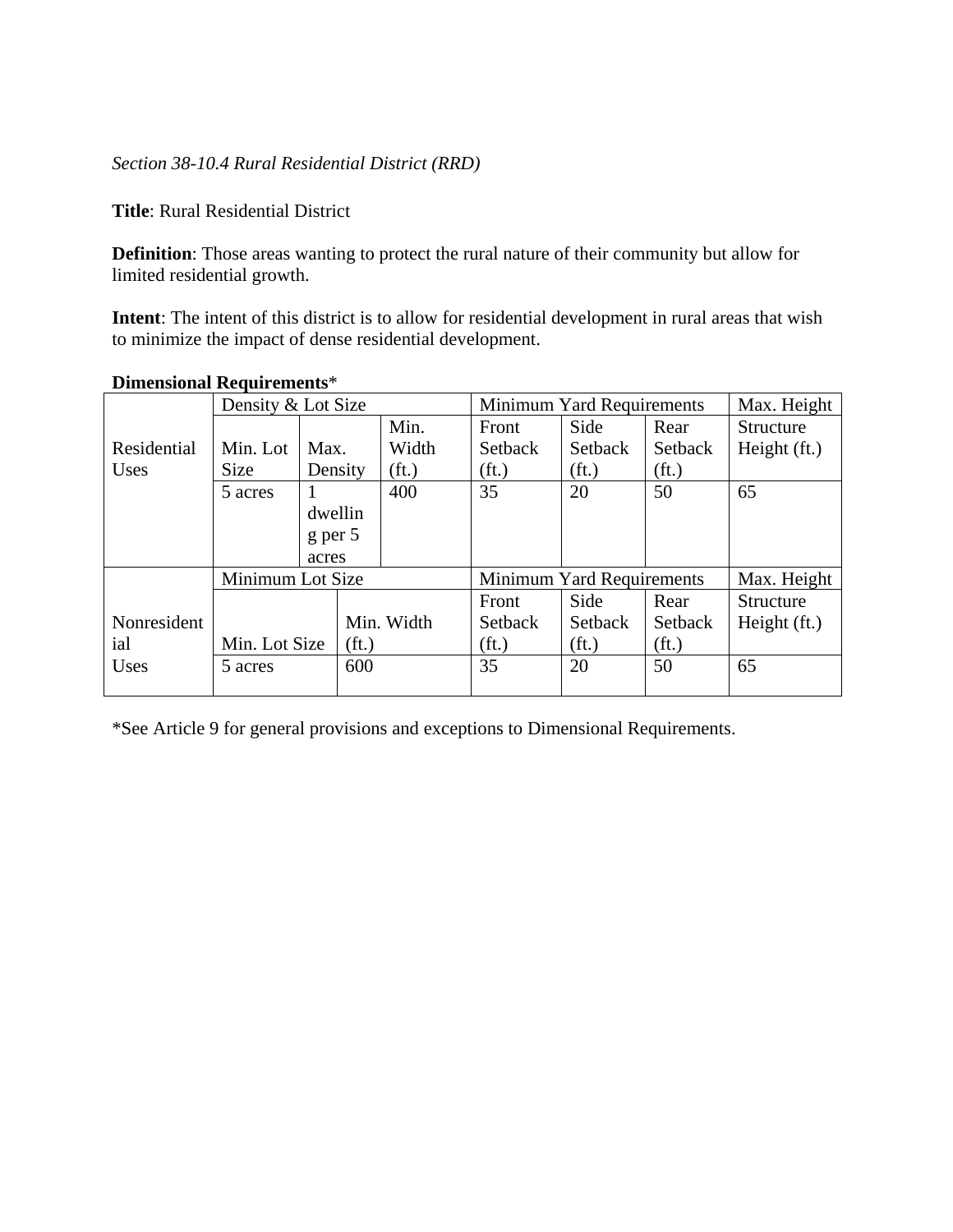### *Section 38-10.5 Conservation District (CD)*

**Title**: Conservation District

**Definition**: Those areas designated for preservation and protection.

**Intent**: This district is intended to protect and promote the continuation of Oconee County's natural resources.

|             | Density & Lot Size |         |                   |                   |                   | Minimum Yard Requirements |                   |                  |  |
|-------------|--------------------|---------|-------------------|-------------------|-------------------|---------------------------|-------------------|------------------|--|
|             |                    |         |                   | Min.              | Front             | Side                      | Rear              | Structure        |  |
| Residential | Min. Lot           | Max.    |                   | Width             | Setback           | Setback                   | Setback           | Height (ft.)     |  |
| Uses        | <b>Size</b>        | Density |                   | (f <sub>t</sub> ) | (f <sub>t</sub> ) | (f <sub>t</sub> )         | (f <sub>t</sub> ) |                  |  |
|             | 10 acres           |         |                   | 600               | 35                | 20                        | 50                | 65               |  |
|             |                    | dwellin |                   |                   |                   |                           |                   |                  |  |
|             |                    |         | $g$ per 10        |                   |                   |                           |                   |                  |  |
|             |                    | acres   |                   |                   |                   |                           |                   |                  |  |
|             | Minimum Lot Size   |         |                   |                   |                   | Minimum Yard Requirements |                   | Max. Height      |  |
|             |                    |         |                   |                   | Front             | Side                      | Rear              | <b>Structure</b> |  |
| Nonresident |                    |         |                   | Min. Width        | Setback           | <b>Setback</b>            | Setback           | Height (ft.)     |  |
| ial         | Min. Lot Size      |         | (f <sub>t</sub> ) |                   | (f <sub>t</sub> ) | (f <sub>t</sub> )         | (f <sub>t</sub> ) |                  |  |
| Uses        | 10 acres           |         | 600               |                   | 35                | 20                        | 50                | 65               |  |
|             |                    |         |                   |                   |                   |                           |                   |                  |  |

# **Dimensional Requirements**\*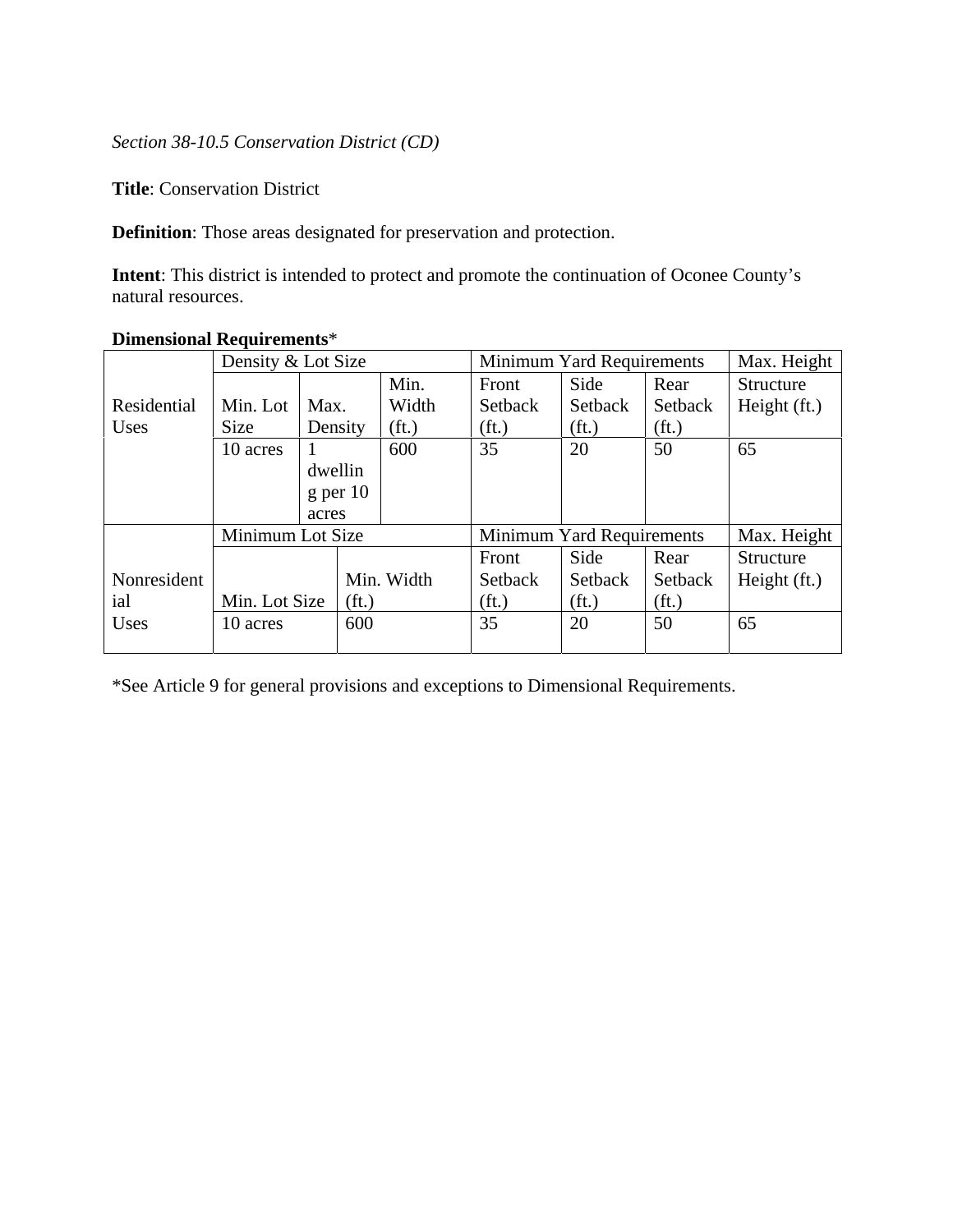*Section 38-10.6 Agriculture District (AD)* 

**Title**: Agriculture District

**Definition**: Those areas in which rural lifestyles have traditionally been and continue to be intertwined with agricultural activity and production which has a significant economic impact to the area and Oconee County.

**Intent** – Agricultural districts are intended for the protection of farm land in Oconee County while ensuring sufficient residential and commercial development opportunities exist to serve the needs of citizens living in those areas.

|             | Density & Lot Size                                  |      |            |                   | Minimum Yard Requirements |                                          |                   | Max. Height      |  |
|-------------|-----------------------------------------------------|------|------------|-------------------|---------------------------|------------------------------------------|-------------------|------------------|--|
|             |                                                     |      |            | Min.              | Front                     | Side                                     | Rear              | Structure        |  |
| Residential | Min. Lot                                            | Max. |            | Width             | Setback                   | Setback                                  | Setback           | Height (ft.)     |  |
| Uses        | <b>Size</b>                                         |      | Density    | (f <sub>t</sub> ) | (f <sub>t</sub> )         | (f <sub>t</sub> )                        | (f <sub>t</sub> ) |                  |  |
|             | 1 acre                                              |      |            | 100               | 35                        | 10                                       | 20                |                  |  |
|             | (43,560)                                            |      | dwelling   |                   |                           |                                          |                   |                  |  |
|             | sf)                                                 |      | per acre   |                   |                           |                                          |                   |                  |  |
|             | Minimum Lot Size                                    |      |            |                   |                           | Minimum Yard Requirements<br>Max. Height |                   |                  |  |
|             |                                                     |      |            |                   | Front                     | Side                                     | Rear              | <b>Structure</b> |  |
| Nonresident |                                                     |      | Min. Width |                   | <b>Setback</b>            | Setback                                  | Setback           | Height (ft.)     |  |
| ial         | Min. Lot Size<br>(f <sub>t</sub> )<br>100<br>1 acre |      |            |                   | (f <sub>t</sub> )         | (f <sub>t</sub> )                        | (f <sub>t</sub> ) |                  |  |
| Uses        |                                                     |      |            |                   | 35                        | 10                                       | 20                |                  |  |
|             | $(43,560 \text{ sf})$                               |      |            |                   |                           |                                          |                   |                  |  |
|             |                                                     |      |            |                   |                           |                                          |                   |                  |  |

#### **Dimensional Requirements**\*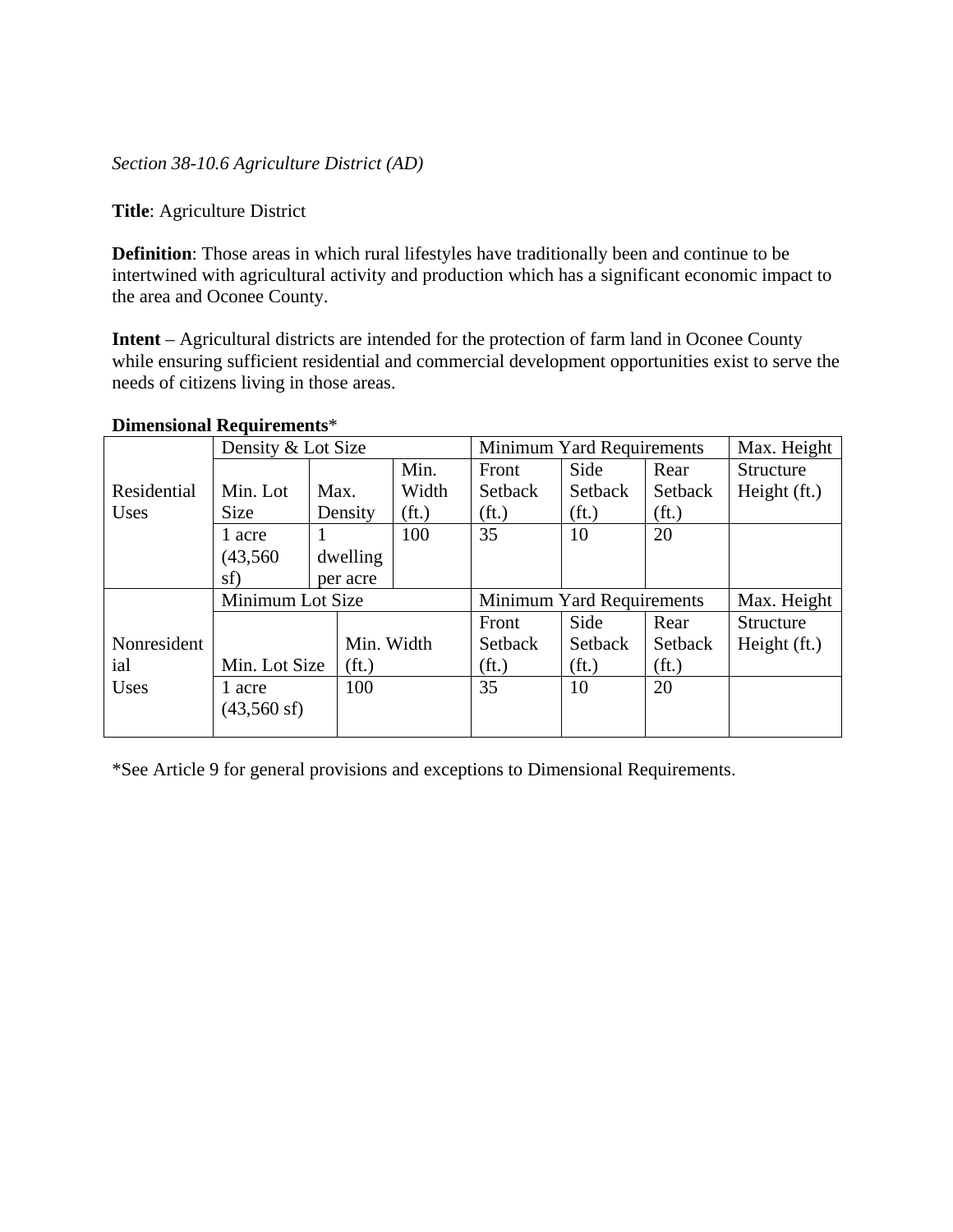# *Section 38-10.7 Residential District (RD)*

**Title**: Residential District

**Definition**: Those areas where the primary land use is single family residential.

**Intent**: This district is intended to provide for residential single family development in the county and for those related uses that are normally associated with residential communities. Those uses that may generate negative secondary effects impacting life shall be discouraged.

|             | Density & Lot Size |                |                   |                   |                           | Minimum Yard Requirements |                   |                |  |
|-------------|--------------------|----------------|-------------------|-------------------|---------------------------|---------------------------|-------------------|----------------|--|
|             |                    |                |                   | Min.              | Front                     | Side                      | Rear              | Structure      |  |
| Residential | Min. Lot           | Max.           |                   | Width             | Setback                   | Setback                   | Setback           | Height (ft.)   |  |
| Uses        | <b>Size</b>        | Density        |                   | (f <sub>t</sub> ) | (f <sub>t</sub> )         | (f <sub>t</sub> )         | (f <sub>t</sub> ) |                |  |
|             | $1/4$ acre         | $\overline{4}$ |                   | 80                | 25                        | 5                         | 10                | 65             |  |
|             | (10, 890)          | dwelling       |                   |                   |                           |                           |                   |                |  |
|             | sf)                | s per          |                   |                   |                           |                           |                   |                |  |
|             | <b>Utilities</b>   | acre           |                   |                   |                           |                           |                   |                |  |
|             | Available          |                |                   |                   |                           |                           |                   |                |  |
|             | $\frac{1}{2}$ acre | 2              |                   | 80                | 25                        | 5                         | 10                | 65             |  |
|             | <b>Utilities</b>   | dwelling       |                   |                   |                           |                           |                   |                |  |
|             | not                | s per          |                   |                   |                           |                           |                   |                |  |
|             | available          | acre           |                   |                   |                           |                           |                   |                |  |
|             | Minimum Lot Size   |                |                   |                   | Minimum Yard Requirements |                           | Max. Height       |                |  |
|             |                    |                |                   |                   | Front                     | Side                      | Rear              | Structure      |  |
| Nonresident |                    |                |                   | Min. Width        | Setback                   | Setback                   | Setback           | Height $(ft.)$ |  |
| ial         | Min. Lot Size      |                | (f <sub>t</sub> ) |                   | (f <sub>t</sub> )         | (f <sub>t</sub> )         | (f <sub>t</sub> ) |                |  |
| Uses        | $1/4$ acre or      | 80             |                   |                   | 35                        | 10                        | 30                | 65             |  |
|             | $1/2$ acre         |                |                   |                   |                           |                           |                   |                |  |
|             | depending on       |                |                   |                   |                           |                           |                   |                |  |
|             | availability of    |                |                   |                   |                           |                           |                   |                |  |
|             | utilities          |                |                   |                   |                           |                           |                   |                |  |

### **Dimensional Requirements**\*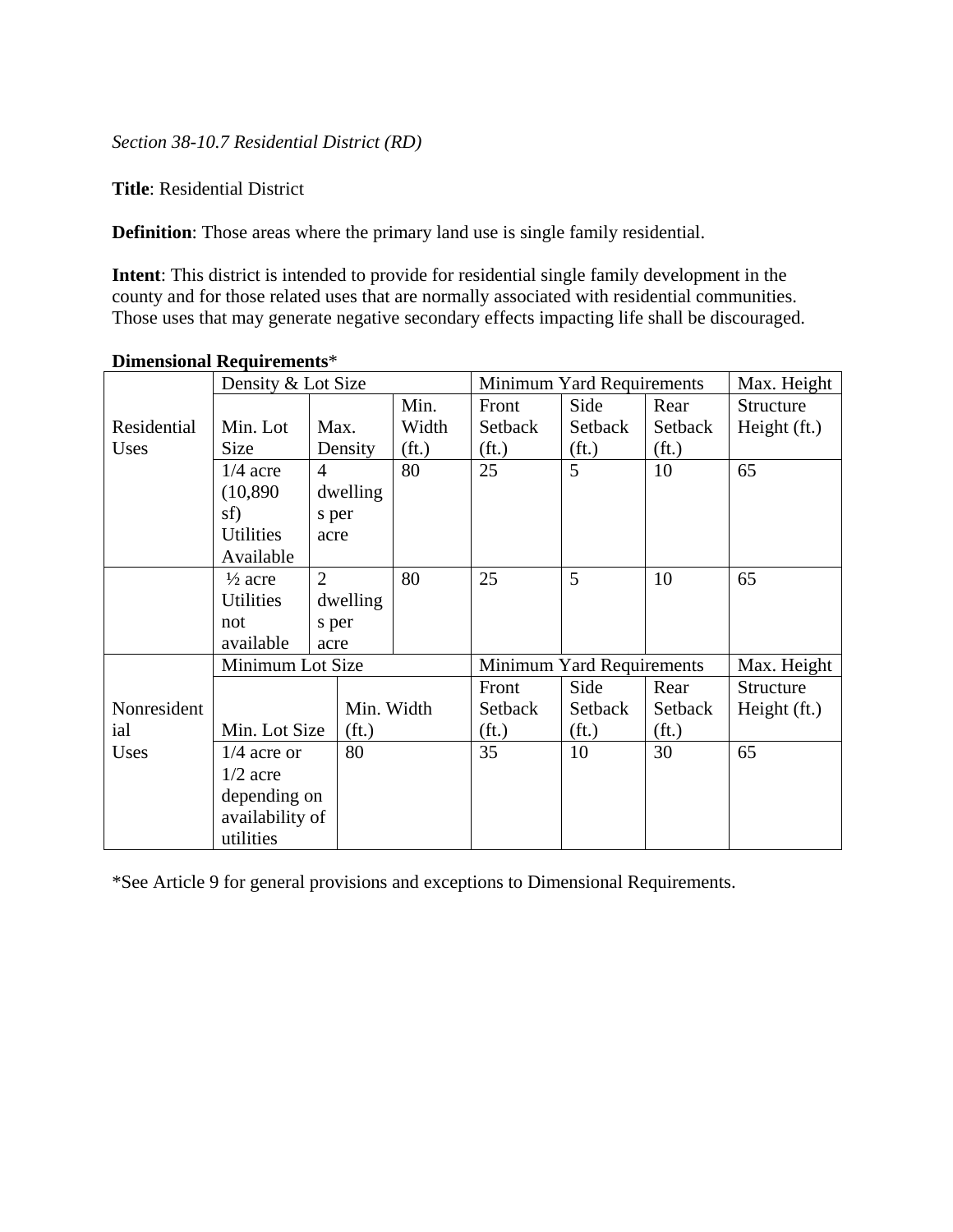*Section 38-10.8 Lake Residential District (LRD)* 

**Title**: Lake Residential District

**Definition**: Those areas around the Lakes where the primary land is single family residential with limited multi-family residential use.

**Intent**: This district is intended to provide for residential single family development around the Lakes and for those related uses that are normally associated with lake residential communities. Those uses that may generate negative secondary effects impacting the quality of life shall be discouraged.

|             | Density & Lot Size    |                   |                   | Minimum Yard Requirements | Max. Height       |                   |                |
|-------------|-----------------------|-------------------|-------------------|---------------------------|-------------------|-------------------|----------------|
|             |                       |                   | Min.              | Front                     | Side              | Rear              | Structure      |
| Residential | Min. Lot              | Max.              | Width             | Setback                   | Setback           | Setback           | Height (ft.)   |
| Uses        | <b>Size</b>           | Density           | (f <sub>t</sub> ) | (f <sub>t</sub> )         | (f <sub>t</sub> ) | (f <sub>t</sub> ) |                |
|             | $1/4$ acre            | $\overline{4}$    | 80                | 25                        | 5                 | 10                | 65             |
|             | $(10,890 \text{ sf})$ | dwelling          |                   |                           |                   |                   |                |
|             | <b>Utilities</b>      | s per             |                   |                           |                   |                   |                |
|             | Available             | acre              |                   |                           |                   |                   |                |
|             | $\frac{1}{2}$ acre    | $\overline{2}$    | 80                | 25                        | 5                 | 10                | 65             |
|             | Utilities not         | dwelling          |                   |                           |                   |                   |                |
|             | available             | s per             |                   |                           |                   |                   |                |
|             |                       | acre              |                   |                           |                   |                   |                |
|             | Minimum Lot Size      |                   |                   | Minimum Yard Requirements |                   |                   | Max. Height    |
|             |                       |                   |                   | Front                     | Side              | Rear              | Structure      |
| Nonresident |                       | Min. Width        |                   | Setback                   | Setback           | Setback           | Height $(ft.)$ |
| ial         | Min. Lot Size         | (f <sub>t</sub> ) |                   | (f <sub>t</sub> )         | (f <sub>t</sub> ) | (f <sub>t</sub> ) |                |
| Uses        | $1/4$ acre or         | 80                |                   | 35                        | 10                | 30                | 65             |
|             | $1/2$ acre            |                   |                   |                           |                   |                   |                |
|             | depending on          |                   |                   |                           |                   |                   |                |
|             | availability of       |                   |                   |                           |                   |                   |                |
|             | utilities             |                   |                   |                           |                   |                   |                |

# **Dimensional Requirements** (\*)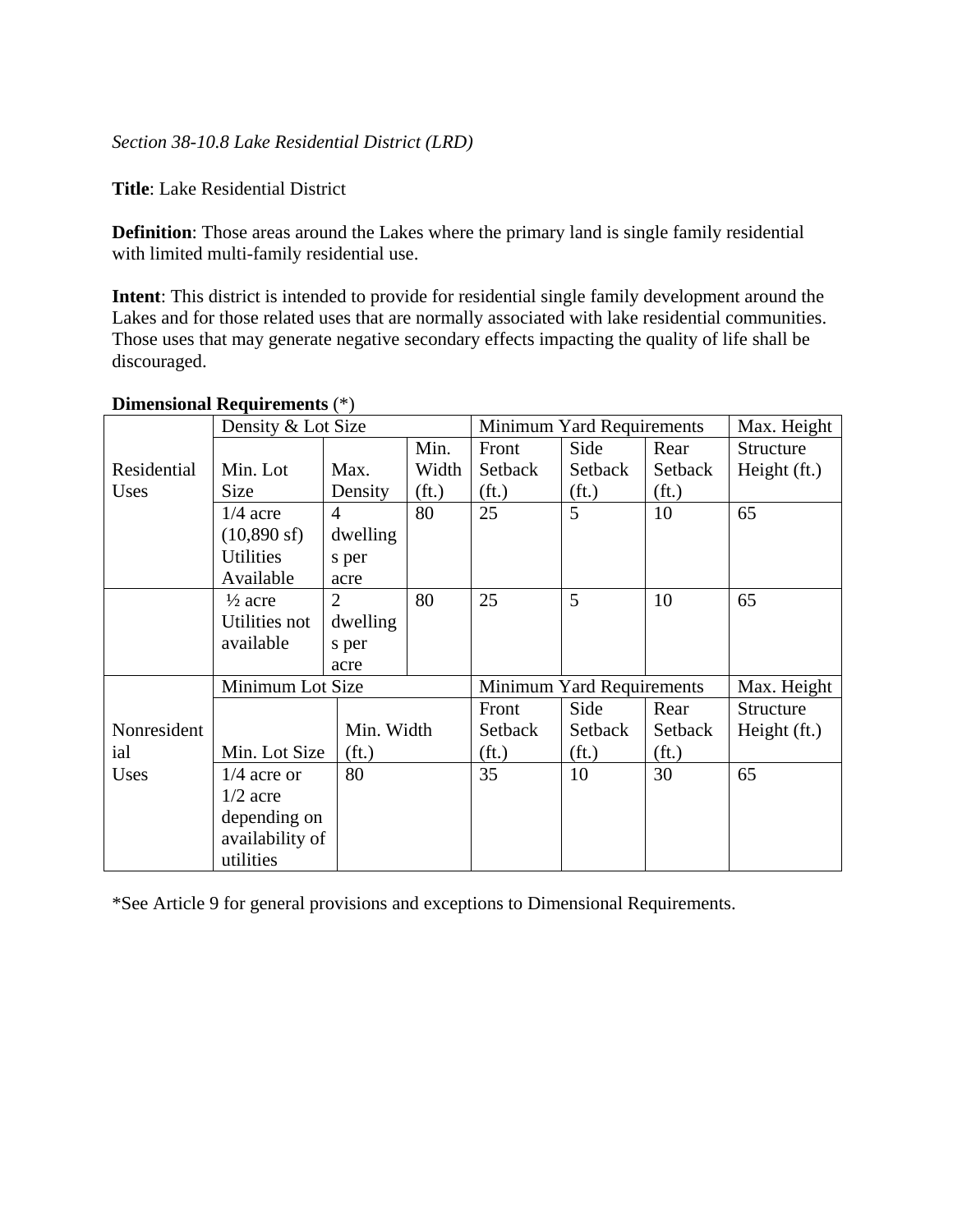# *Section 38-10.9 Community Commercial District (CCD)*

**Title**: Community Commercial District

**Definition**: Those areas well suited to supporting low intensity commercial activity centered around providing service to the adjacent community.

**Intent**: This district is intended to protect rural areas, while allowing for the development of commercial and business establishments that are low intensity and provide basic goods and services to the surrounding community.

|             | Density & Lot Size    |                   |     |                   |                   | Minimum Yard Requirements |                   |                  |  |
|-------------|-----------------------|-------------------|-----|-------------------|-------------------|---------------------------|-------------------|------------------|--|
|             |                       |                   |     | Min.              | Front             | Side                      | Rear              | <b>Structure</b> |  |
| Residential | Min. Lot              | Max.              |     | Width             | Setback           | Setback                   | Setback           | Height (ft.)     |  |
| Uses        | <b>Size</b>           | Density           |     | (f <sub>t</sub> ) | (f <sub>t</sub> ) | (f <sub>t</sub> )         | (f <sub>t</sub> ) |                  |  |
|             | 1 acre                |                   |     | 100               | 25                | 5                         | 10                |                  |  |
|             | (43,560)              | dwellin           |     |                   |                   |                           |                   |                  |  |
|             | sf)                   | g per             |     |                   |                   |                           |                   |                  |  |
|             |                       | acre              |     |                   |                   |                           |                   |                  |  |
|             | Minimum Lot Size      |                   |     |                   |                   | Minimum Yard Requirements |                   |                  |  |
|             |                       |                   |     |                   | Front             | Side                      | Rear              | Structure        |  |
| Nonresident |                       |                   |     | Min. Width        | Setback           | Setback                   | Setback           | Height (ft.)     |  |
| ial         | Min. Lot Size         | (f <sub>t</sub> ) |     |                   | (f <sub>t</sub> ) | (f <sub>t</sub> )         | (f <sub>t</sub> ) |                  |  |
| Uses        | 1 acre                |                   | 100 |                   | 25                | 5                         | 10                |                  |  |
|             | $(43,560 \text{ sf})$ |                   |     |                   |                   |                           |                   |                  |  |
|             |                       |                   |     |                   |                   |                           |                   |                  |  |

# **Dimensional Requirements**\*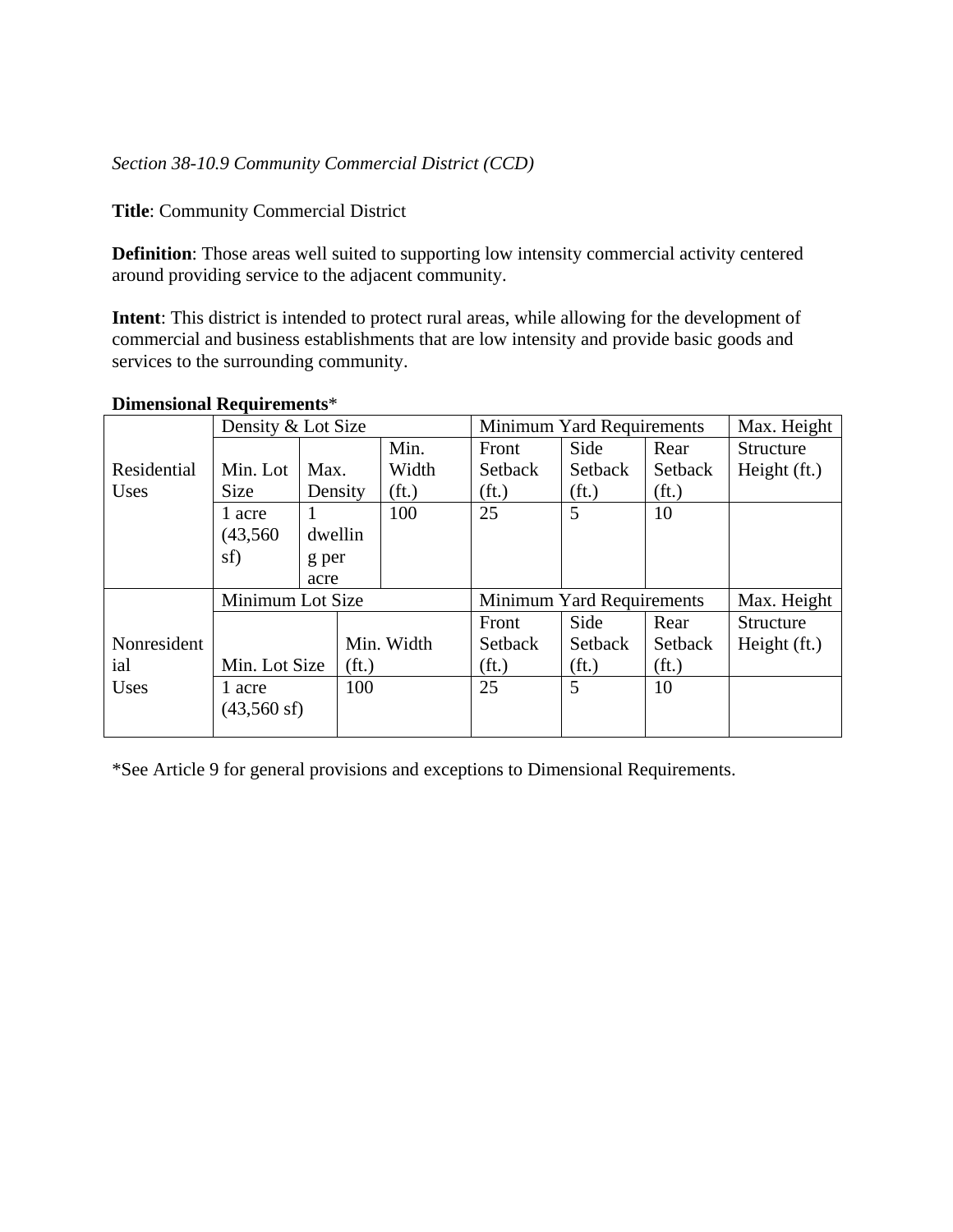# *Section 38-10.10 Highway Commercial District (HCD)*

**Title**: Highway Commercial District

**Definition**: Those areas well suited for higher intensity more regional scale commercial activity typically found adjacent to major highways and intersections.

**Intent**: This district is intended to provide commercial goods and services to a larger service area at a more regional scale. The uses are much more intense than what would be expected in a community commercial district.

#### **Dimensional Requirements**\*

|             | Density & Lot Size       |                                    |            |                   |                           | Minimum Yard Requirements |                   | Max. Height      |
|-------------|--------------------------|------------------------------------|------------|-------------------|---------------------------|---------------------------|-------------------|------------------|
|             |                          |                                    |            | Min.              | Front                     | Side                      | Rear              | <b>Structure</b> |
| Residential | Min. Lot                 | Max.                               |            | Width             | Setback                   | Setback                   | Setback           | Height (ft.)     |
| Uses        | <b>Size</b>              |                                    | Density    | (f <sub>t</sub> ) | (f <sub>t</sub> )         | (f <sub>t</sub> )         | (f <sub>t</sub> ) |                  |
|             | $1/6$ acre               | 6                                  |            | 70                | 25                        | 5                         | 10                |                  |
|             | (7,260)                  |                                    | dwellings  |                   |                           |                           |                   |                  |
|             | sf)                      |                                    | per acre   |                   |                           |                           |                   |                  |
|             | Minimum Lot Size         |                                    |            |                   | Minimum Yard Requirements |                           |                   |                  |
|             |                          |                                    |            |                   | Front                     | Side                      | Rear              | <b>Structure</b> |
| Nonresident |                          |                                    | Min. Width |                   | Setback                   | Setback                   | Setback           | Height (ft.)     |
| ial         |                          | Min. Lot Size<br>(f <sub>t</sub> ) |            |                   | (f <sub>t</sub> )         | (f <sub>t</sub> )         | (f <sub>t</sub> ) |                  |
| Uses        | 70<br>$\frac{1}{4}$ acre |                                    |            |                   | 30                        | 5                         | 10                |                  |
|             | $(10,890 \text{ sf})$    |                                    |            |                   |                           |                           |                   |                  |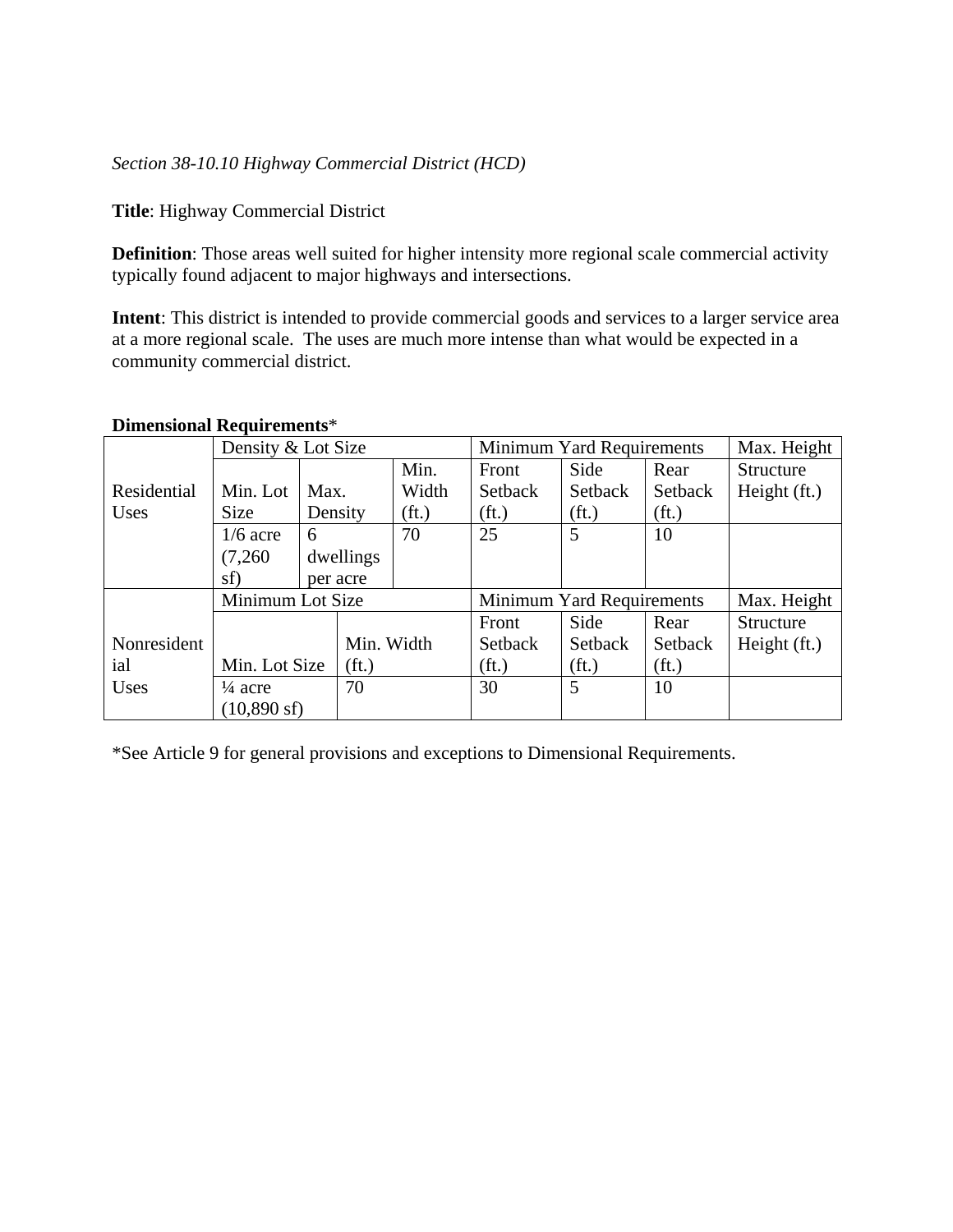*Section 38-10.11 Industrial District (ID)* 

**Title**: Industrial District

**Definition**: Those areas suited for light and/or heavy industries.

**Intent**: The intent of this district is to provide for the industrial and commercial needs of Oconee County while protecting other uses from potential negative impacts associated with such activities.

### **Dimensional Requirements**\*

|                    | Minimum District Size |                   |                           | Minimum District Buffer |                   |              |  |  |
|--------------------|-----------------------|-------------------|---------------------------|-------------------------|-------------------|--------------|--|--|
| <b>ID</b> District | 10 Acres              | 50 feet           |                           |                         |                   |              |  |  |
|                    |                       |                   |                           |                         |                   |              |  |  |
|                    | Minimum Lot Size      |                   | Minimum Yard Requirements | Max. Height             |                   |              |  |  |
|                    |                       |                   | Front                     | Side                    | Rear              | Structure    |  |  |
| Nonresident        |                       | Min. Width        | Setback                   | Setback                 | Setback           | Height (ft.) |  |  |
| ial                | Min. Lot Size         | (f <sub>t</sub> ) | (f <sub>t</sub> )         | (f <sub>t</sub> )       | (f <sub>t</sub> ) |              |  |  |
| Uses               | $1/2$ acre            | 90                | 30                        | 10                      | 15                |              |  |  |
| <i>(interior)</i>  | $(21,780 \text{ sf})$ |                   |                           |                         |                   |              |  |  |
| lots)              |                       |                   |                           |                         |                   |              |  |  |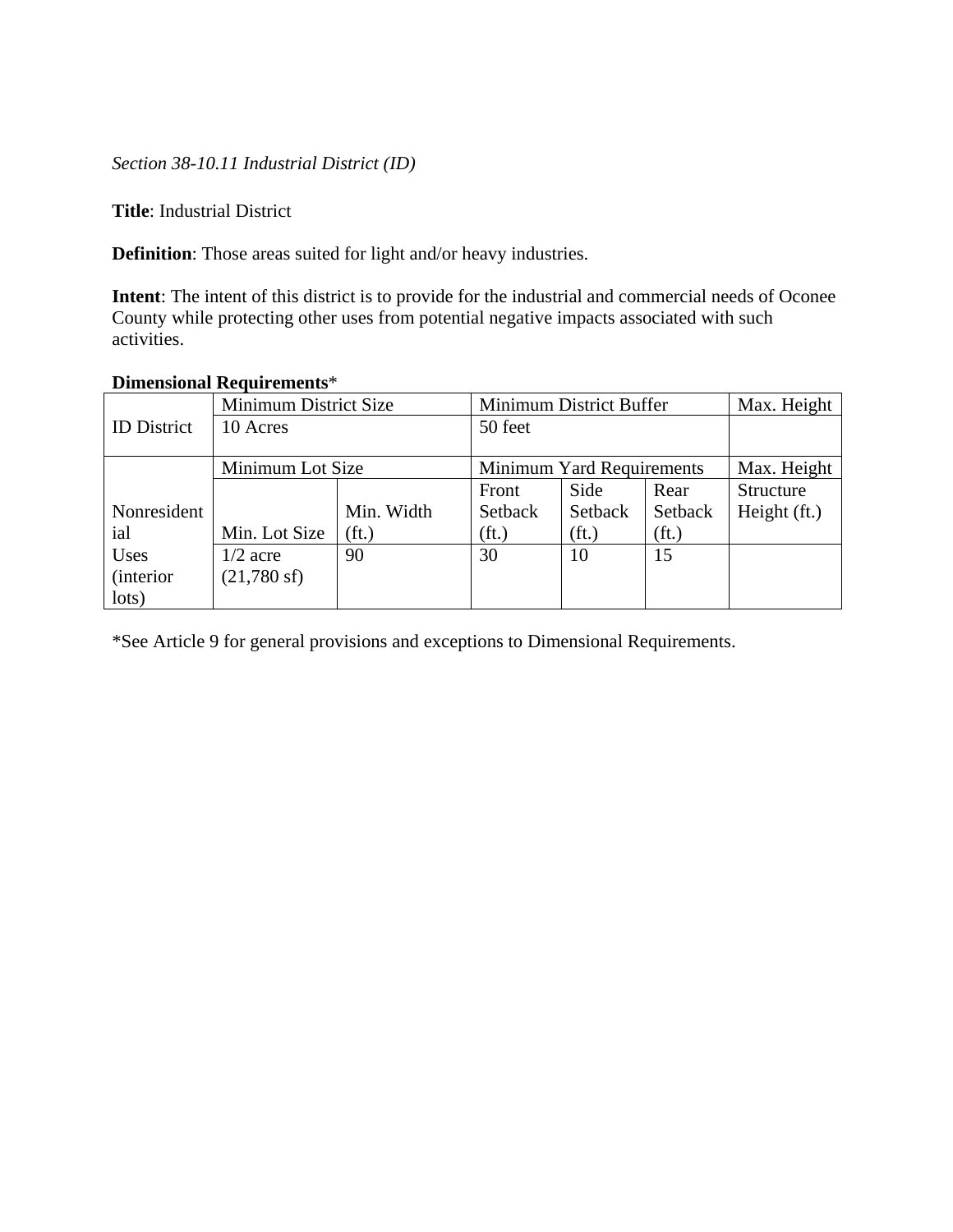# *Section 38-10.12 Agricultural Residential District (ARD)*

### **Title**: Agricultural Residential District (ARD)

**Definition**: Those areas for which it is desirable to protect the residential nature of their agricultural community, but also allow for the continuation of certain uses compatible with country living.

**Intent**: The intent of this district is to protect existing residential areas in rural communities by limiting high-density development, and high impact agricultural, commercial and industrial uses not compatible with the character of the community. In general, many residents in these areas still participate in farming- related activities, but do so primarily on a part time basis, for either personal enjoyment or supplementing their primary income through gardening, keeping a small number of livestock or poultry, or other agricultural pursuits.

| Residential | Density & Lot Size |                   |                   | Minimum Yard Requirements |                   |                   | Max. Height  |
|-------------|--------------------|-------------------|-------------------|---------------------------|-------------------|-------------------|--------------|
| Uses        |                    |                   | Min.              | Front                     | Side              | Rear              | Structure    |
|             | Min. Lot           | Max.              | Width             | Setback                   | Setback           | Setback           | Height (ft.) |
|             | <b>Size</b>        | Density           | (f <sub>t</sub> ) | (f <sub>t</sub> )         | (f <sub>t</sub> ) | (f <sub>t</sub> ) |              |
|             | $\frac{1}{2}$ acre |                   | 80                | 35                        | 5                 | 10                | 65           |
|             |                    | dwelling          |                   |                           |                   |                   |              |
|             |                    | unit per          |                   |                           |                   |                   |              |
|             | acre               |                   |                   |                           |                   |                   |              |
|             |                    |                   |                   |                           |                   |                   |              |
|             | Minimum Lot Size   |                   |                   | Minimum Yard Requirements |                   |                   | Max. Height  |
|             |                    |                   |                   | Front                     | Side              | Rear              | Structure    |
| Nonresident |                    | Min. Width        |                   | Setback                   | Setback           | Setback           | Height (ft.) |
| ial Uses    | Min. Lot Size      | (f <sub>t</sub> ) |                   | (f <sub>t</sub> )         | (f <sub>t</sub> ) | (f <sub>t</sub> ) |              |
|             | 1 acre with        | 80                |                   | 35                        | 10                | 30                | 65           |
|             | availability of    |                   |                   |                           |                   |                   |              |
|             | utilities          |                   |                   |                           |                   |                   |              |

### **Dimensional Requirements**\*

\*See Article 9 for general provisions and exceptions to Dimensional Requirement (Amended 8-17-2010)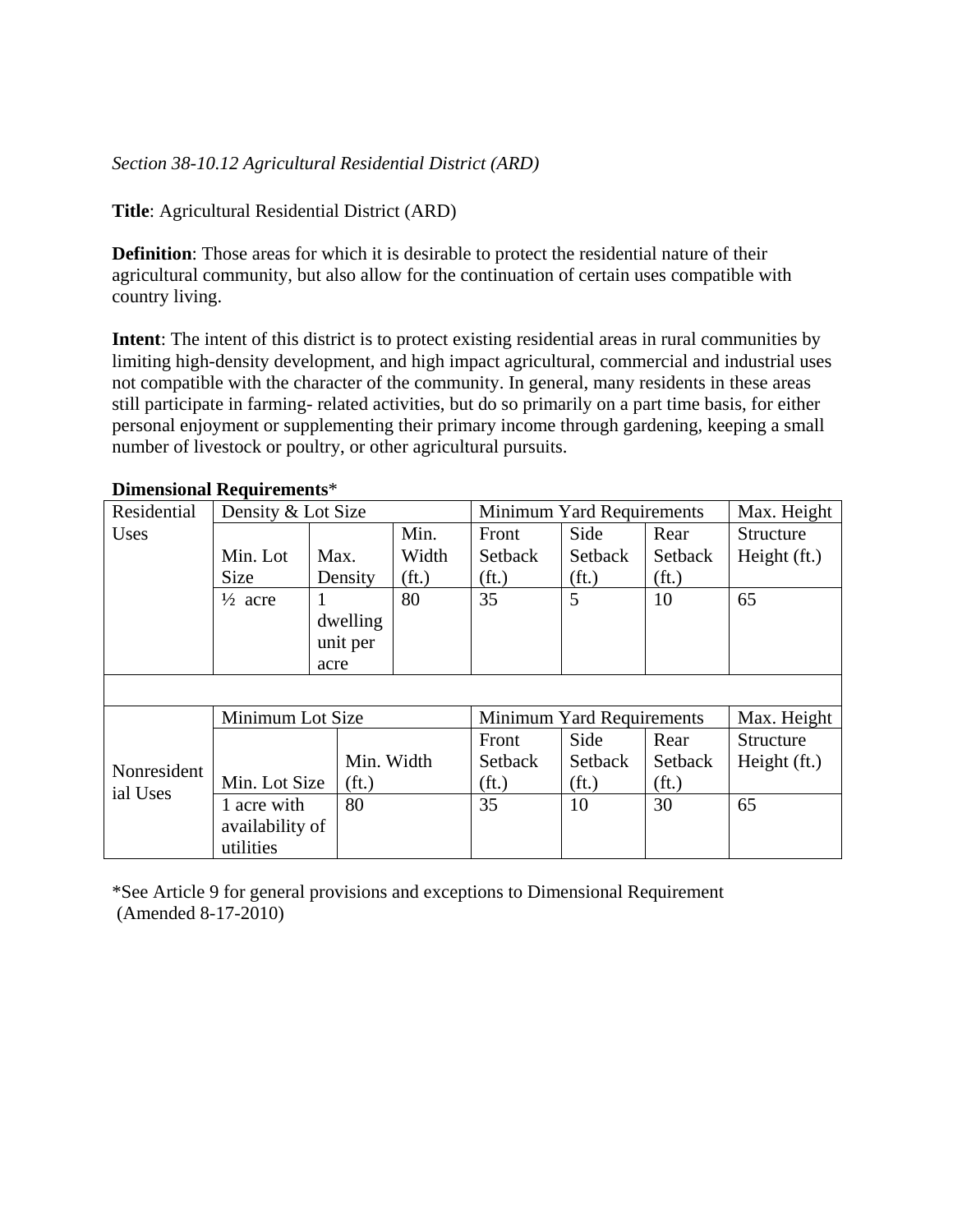## *Section 38-10.13 Public and/or Recreation Lands District (PRLD)*

**Title**: Public and Recreation Lands District

**Definition**: Those areas set aside for the promotion, use, and protection of natural resources in the form of (but not limited to) parks, forests, and educational or research facilities; or federal, state, and county owned lands typically maintained for the benefit of the public.

**Intent**: This district is meant to provide for a continuation and identification of public lands and to allow for those uses typically associated with accomplishing the mission of the agency charged with the care and promotion of the land.

#### **Dimensional Requirements**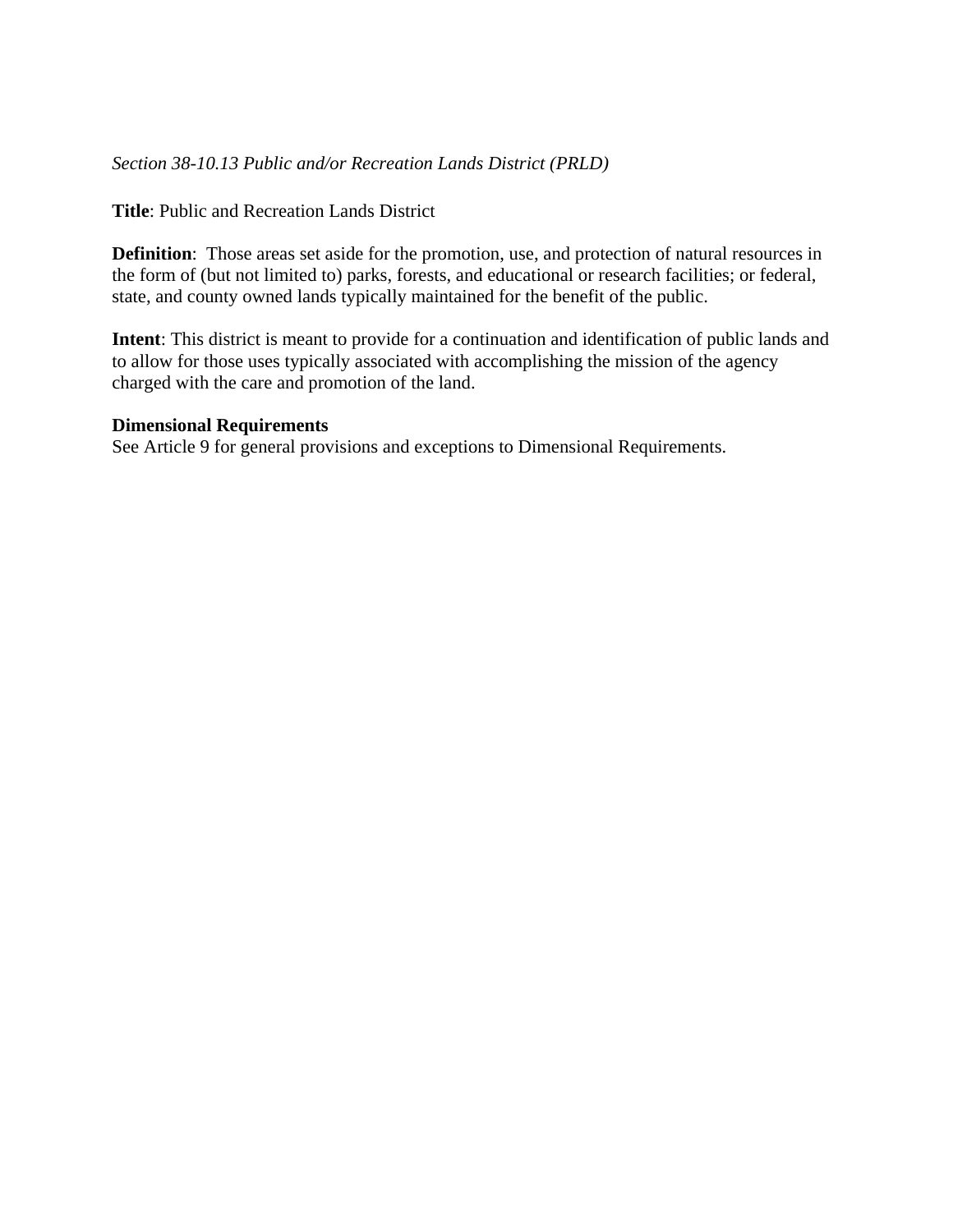## *Section 38-10.14 Mixed Use District (MUD)*

### **Title**: Mixed Use District

**Definition**: Those areas in which a mix of uses situated adjacent or nearby imposes no significant negative impacts, with the proximity of the activities associated with the development enhancing the surrounding properties.

**Intent**: This district is intended to provide for the development of mixed-use projects, as well as the continuation of, or expansion of, areas comprised of a blend of compatible uses.

|             | Density & Lot Size |  |                   |                   |                   | Minimum Yard Requirements |                   |                   |  |
|-------------|--------------------|--|-------------------|-------------------|-------------------|---------------------------|-------------------|-------------------|--|
|             | Min. Lot<br>Max.   |  |                   | Min.              | Front             | Side                      | Rear              | <b>Structure</b>  |  |
| Residential |                    |  |                   | Width             | Setback           | Setback                   | Setback           | Height            |  |
| <b>Uses</b> | Size               |  | Density           | (f <sub>t</sub> ) | (f <sub>t</sub> ) | (f <sub>t</sub> )         | (f <sub>t</sub> ) | (f <sub>t</sub> ) |  |
|             | $\frac{1}{2}$ acre |  | 2 units           | 100               | 25                | 5                         | 10                | 65                |  |
|             | per acre           |  |                   |                   |                   |                           |                   |                   |  |
|             | Minimum Lot Size   |  |                   |                   |                   | Minimum Yard Requirements |                   | Max. Height       |  |
|             |                    |  |                   |                   | Front             | Side                      | Rear              | Structure         |  |
| Non-        |                    |  | Min. Width        |                   | Setback           | Setback                   | Setback           | Height            |  |
| residential | Min. Lot Size      |  | (f <sub>t</sub> ) |                   | (f <sub>t</sub> ) | (f <sub>t</sub> )         | (f <sub>t</sub> ) | (f <sub>t</sub> ) |  |
| <b>Uses</b> | $\frac{1}{2}$ acre |  | 100               |                   | 25                | 5                         | 10                | 65                |  |
|             |                    |  |                   |                   |                   |                           |                   |                   |  |
|             |                    |  |                   |                   |                   |                           |                   |                   |  |

### **Dimensional Requirements**\*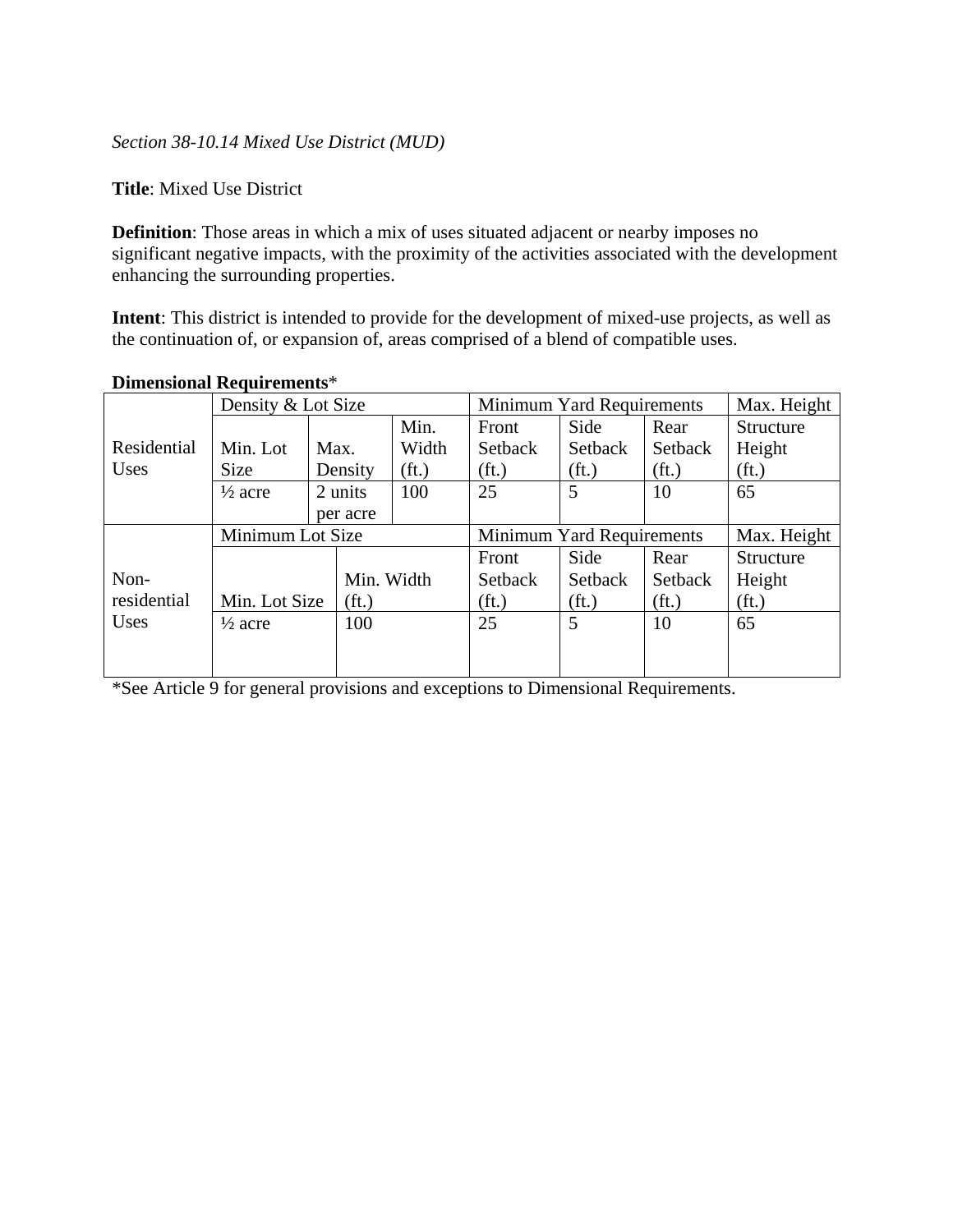# *Section 38-10.15 Planned Development District (PDD)*

**Title**: Planned Development District

**Definition**: Those areas suitable for relatively intense mixed-use development that offers significant amounts of open space and designed amenities that enhance the surrounding scenic, natural, and cultural characteristics.

**Intent**: This district is intended to allow flexibility in development that will result in improved design, character, and quality of new mixed-use developments in order to preserve natural and scenic features of open spaces that might be negatively impacted by more restrictive zoning districts.

**Definitions**: For the purposes of this district, the following definitions shall apply.

- 1) Impervious Surface Ratio (ISR)- The ratio of impervious surface area to a development's total area (ISR= Area of Impervious Surface/Total Project Area).
- 2) Open Space- Portions of a project not occupied by private lots, amenities, public road rightof-ways, or other restricted or built-upon areas, that are generally accessible for passive recreational use by the development's residents, tenants, patrons and guests. Open space shall not include lawns, landscaping, and other areas considered accessory to a specific amenity or structure, but may include required buffer areas.

**Uses**:

# **Permitted Uses**

A listing of uses permitted within a particular planned development district shall be contained in a plan adopted as part of the regulations applying to that district only. Uses may be of similar residential or commercial character, or may consist of a mix of residential, commercial, or other appropriate uses. Uses shall be restricted to those listed in the adopted plan.

| Project Area, Density & Open<br>Space |                            |                                                      | Minimum Yard Requirements<br>and Lot Size  |                         | Max. Height                                  |
|---------------------------------------|----------------------------|------------------------------------------------------|--------------------------------------------|-------------------------|----------------------------------------------|
| Min.<br>Project<br>Area               | Max. Density               | Min.<br>Open<br>Space                                | Front, Side<br>and Rear<br><b>Setbacks</b> | Min. Lot Size           | <b>Structure Height</b><br>(f <sub>t</sub> ) |
| 5 acres                               | Set in<br>approved<br>plan | $15\% \text{ of }$<br><b>Site</b><br>Project<br>Area | Set in<br>approved plan                    | Set in<br>approved plan | 65                                           |

#### **Dimensional Requirements**\*